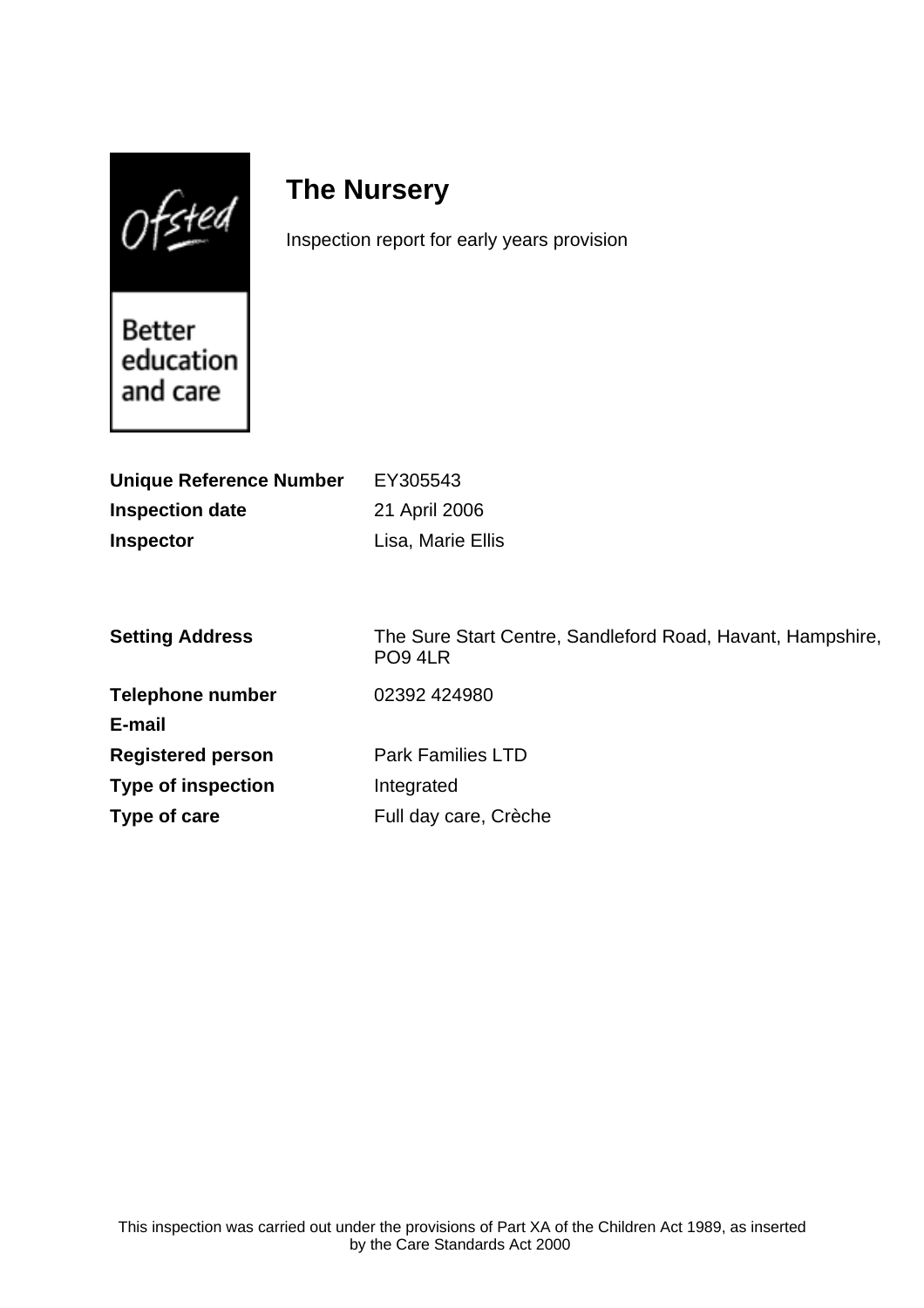## **ABOUT THIS INSPECTION**

The purpose of this inspection is to assure government, parents and the public of the quality of childcare and, if applicable, of nursery education. The inspection was carried out under Part XA Children Act 1989 as introduced by the Care Standards Act 2000 and, where nursery education is provided, under Schedule 26 of the School Standards and Framework Act 1998.

This report details the main strengths and any areas for improvement identified during the inspection. The judgements included in the report are made in relation to the outcomes for children set out in the Children Act 2004; the National Standards for under 8s day care and childminding; and, where nursery education is provided, the Curriculum guidance for the foundation stage.

The report includes information on any complaints about the childcare provision which Ofsted has received since the last inspection or registration or 1 April 2004 whichever is the later.

#### **The key inspection judgements and what they mean**

Outstanding: this aspect of the provision is of exceptionally high quality Good: this aspect of the provision is strong Satisfactory: this aspect of the provision is sound Inadequate: this aspect of the provision is not good enough

For more information about early years inspections, please see the booklet Are you ready for your inspection? which is available from Ofsted's website: www.ofsted.gov.uk.

## **THE QUALITY AND STANDARDS OF THE CARE AND NURSERY EDUCATION**

On the basis of the evidence collected on this inspection:

The quality and standards of the care are good. The registered person meets the National Standards for under 8s day care and childminding.

The quality and standards of the nursery education are good.

#### **WHAT SORT OF SETTING IS IT?**

The Nursery opened in 2003 and has been operating under its current registration since 2005 when a crèche facility was added. The provision is situated in Sure Start buildings within the grounds of Warren Park Primary School in Havant, Hampshire. It is run by Park Families Limited and is a registered charity.

The nursery facility currently provides care for 124 children aged 0-5 years, of these, 48 children are in receipt of government funding for nursery education. The crèche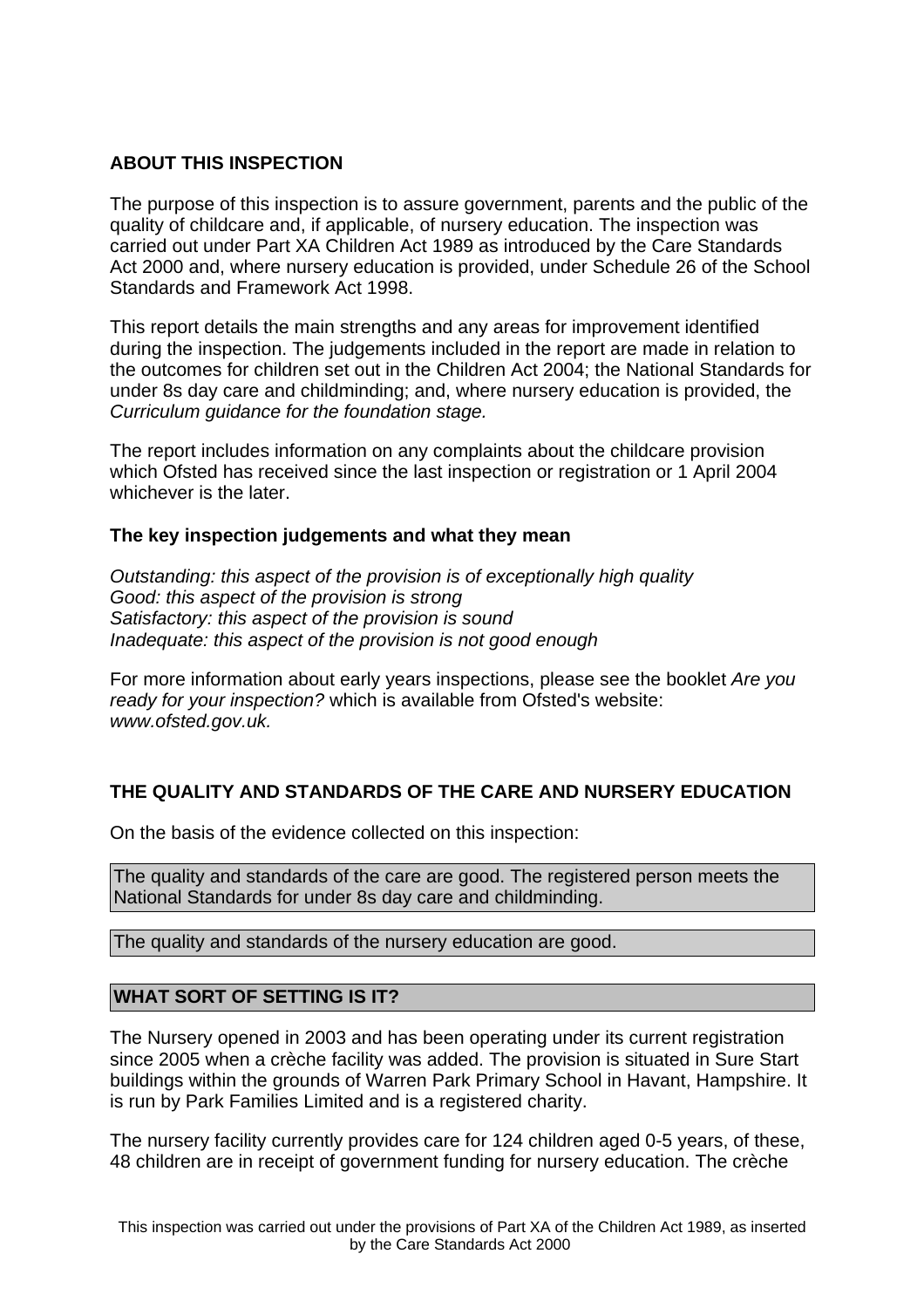facility has provided care for 53 children to date. The nursery is open each weekday from 08:00-18:00 and is able to offer sessional and full day care. The crèche operates during term time from 09:00-14:30 on Mondays and Tuesdays and from 09:00-13:00 on Wednesdays, Thursdays and Fridays.

The provision has systems in place to support children with English as an additional language and works with other agencies to support a number of children with special educational needs.

The provision employs 23 staff. All staff hold appropriate early years qualifications and 4 of them are working towards further qualifications.

#### **THE EFFECTIVENESS OF THE PROVISION**

#### **Helping children to be healthy**

The provision is outstanding.

The health of the children is fostered to a high standard across the whole of the provision. Cross contamination is minimised throughout, for example, staff wear gloves and thoroughly clean mats when changing nappies; babies are provided with their own bedding which is regularly laundered and sleep mats are sprayed with anti-bacterial cleaner after each child's use. Children are learning very good hygiene procedures such as washing hands before eating and after toileting. While they do this they talk about washing germs away, demonstrating a good understanding of the importance of personal hygiene. An exceptional regard is given to the cleanliness of the provision, with staff being vigilant at cleaning tables between activities and regularly checking the bathrooms to ensure hygiene standards are not compromised.

Children are provided with regular meals and drinks throughout the day to ensure they are sufficiently fed and kept well hydrated. Cooked meals are provided at lunch time although some of the children who access the crèche choose to bring a packed lunch. The menus are varied and nutritious to ensure children have a balanced diet. Children are also provided with breakfast, mid morning and afternoon snacks and tea. They are learning about healthy eating as they are offered a selection of nourishing foods such as fresh fruit and vegetables and breadsticks. Children's individual dietary needs are met following discussions with parents.

Children are protected from the spread of infection as the provision has a policy to exclude those that are sick. Children's best interests are put first when they become unwell during the day, for example, unwell children are cuddled, softly spoken to and taken to a quiet area to help them to feel comfortable and relaxed until they are collected. The health of the children is promoted as the accident and medication records are well maintained with all required aspects correctly filled out and signed by parents. Children can be dealt with promptly after accidents as there are well stocked first aid kits in each room and all staff hold first aid certificates.

Children are encouraged to adopt healthy lifestyles by having regular physical activity indoors and outside. Older children are noticing changes in their bodies, such as getting tired and needing to sit down after exerting themselves and needing a drink to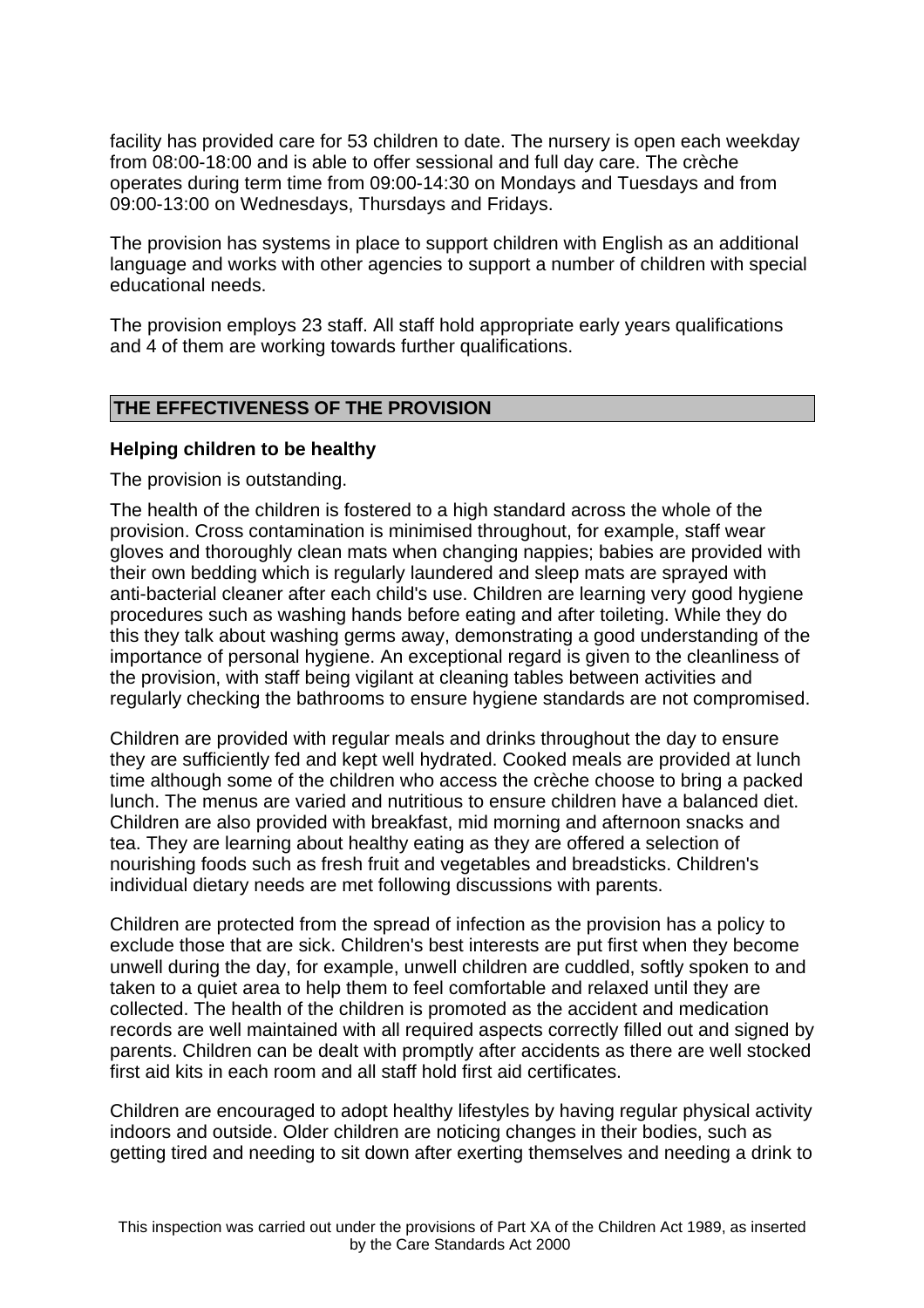relieve thirst.

## **Protecting children from harm or neglect and helping them stay safe**

The provision is good.

Children are cared for in a purpose built environment that is bright, airy and spacious which allows them to move round freely and safely. They are split into age groups to ensure they are well cared for and have access to appropriate facilities and equipment to meet their developmental needs. Security of the premises is good with parents and visitors being shown in by staff. Children are unable to leave the secure premises unnoticed and closed circuit television is in operation to monitor the main entry door. Children are protected from unvetted people as they are never left unattended with them.

Children are well supervised indoors and in the garden and there are effective systems in place to monitor sleeping babies. Daily risk assessments are conducted by staff to ensure the risk of accidents is minimised. The outings policy is good with risk assessments being conducted, ratios increased and wrist bands used on children to identify them should they get lost.

Children have access to man-made and natural resources all of which are clean, well maintained and stimulating. The provision of toys and equipment is excellent throughout the building, providing children with equipment that promotes development in all areas of learning. Within each room, equipment is age appropriate and provides sufficient challenge. Children are learning how to keep themselves safe by participating in regular fire drills.

Children are protected from harm when in the provision as staff have all received child protection training as part of their induction. There are clear polices and procedures in place to safeguard staff and children. The nursery manager works closely with social services to promote the welfare and meet the individual needs of children.

#### **Helping children achieve well and enjoy what they do**

The provision is good.

Children and babies are cared for by a team of qualified staff who have a good understanding of their individual needs and are able to plan relevant activities to help them progress in their learning. Staff have a good understanding of the Birth to three matters framework and use it well to plan developmentally appropriate activities to challenge and stimulate the children. Each day there are planned activities for art, messy play, garden activities and a focused activity relating to the framework. Staff use observations to complete children's record books and pass these on to the next room so staff can plan children's next stage of learning.

Staff are responsive to the children's moods; they join in with laughter when a toddler finds something funny and quickly pick up and cuddle babies to comfort them and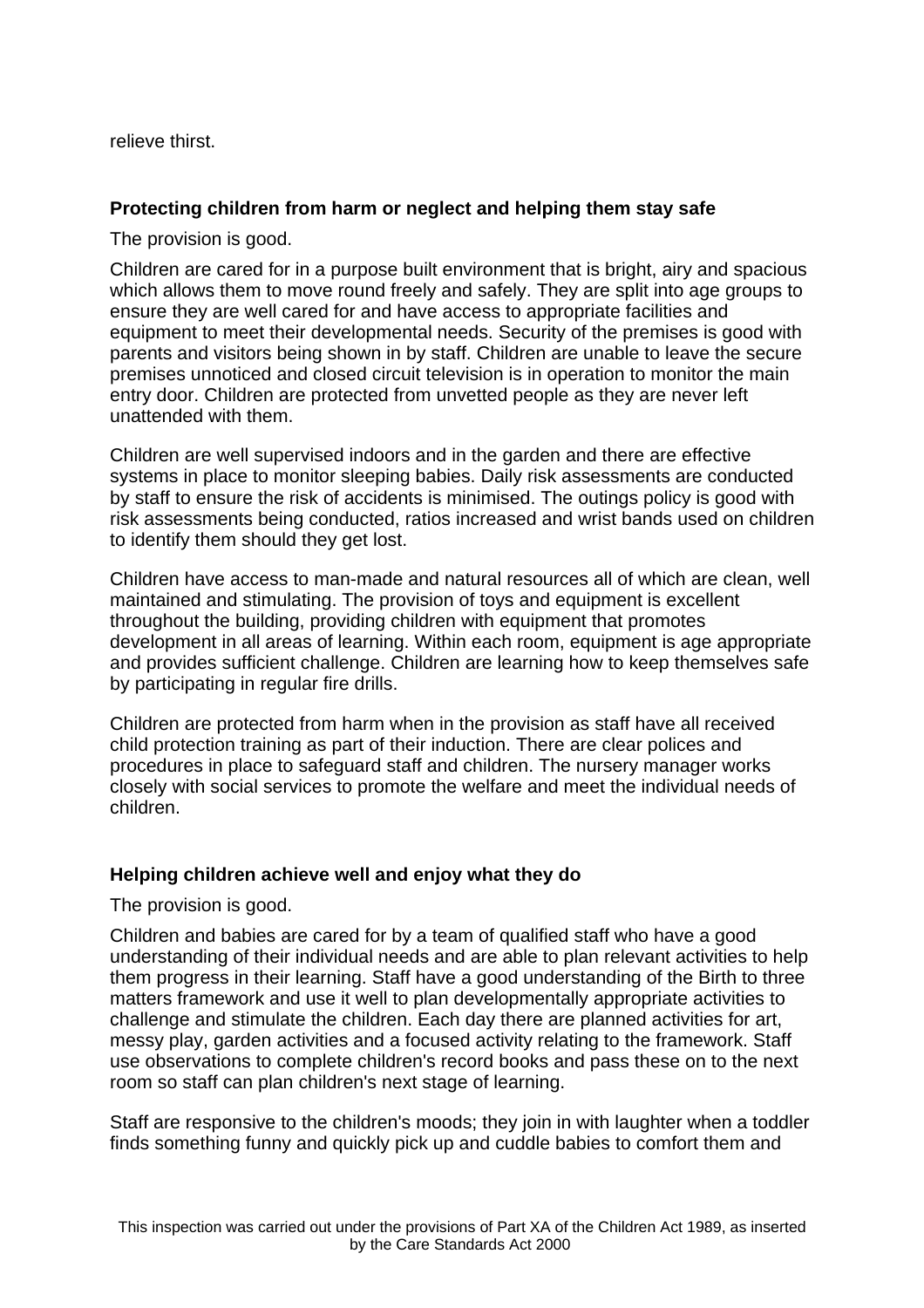offer reassurance. Activities are changed regularly to maintain children's interest and to provide them with a wide range of experiences; these range from playing with lentils and corn flour to looking at books and partaking in physical activities. Babies and young children benefit from the enthusiasm of staff and show pride and enjoyment in their achievements, for example they cheer and clap themselves at singing time when joining in with actions. Children that are unable to do the actions are aided by staff to help them get involved with group activities.

Children are becoming competent learners and are keen to do things independently, such as feeding themselves and selecting resources. Staff encourage this by providing age appropriate aids such as different sized and shaped cutlery. A calm and relaxed atmosphere is apparent at lunch times, staff sit with children as they eat their meals offering assistance where required.

Nursery education

The quality of teaching and learning is good.

Children are making good progress as staff plan a wide range of worthwhile activities that are enjoyable and effective in helping them to develop. Staff have a good understanding of the Foundation Stage and use the guidance well to cover all areas of learning. All staff have an input in the planning and ensure learning objectives for the focused activities are clearly linked to the stepping stones. They have realistic expectations of children's abilities as they know the children in their key worker groups well. Staff recognise when activities are too hard or too easy for the children and adapt them to suit their individual understanding. Evaluations of activities are used to inform future planning to help children to continue to make progress.

Staff allow children to work independently but join in where necessary to aid them in their learning; such as when children need help with an activity or where a learning opportunity arises from incidental play. Staff work well as a team and are calm but firm throughout the session which greatly contributes to the exemplary behaviour of the children. Praise is given to value children and their work but opportunities to display their creations are not always maximised.

Children are confident with the routines of the provision and are enthusiastic about the range of activities offered to them. They are happy and relaxed during sessions, often breaking into song while they are playing. Children are able to demonstrate care for their environment. They independently fetch equipment such as paper towels and dustpans to tidy up after themselves. Children enjoy being chosen as the 'special helper' which gives them a sense of importance when they help staff prepare the snack for their peers. Children show exceptionally high levels of independence at meals times as they take turns to serve themselves and scrape and stack plates when they have finished.

Children demonstrate good listening skills in both small and large group activities and are able to follow instructions well. They are confident to speak to staff alone or in groups with many of them chatting about what they are doing as they play. Children enjoy looking at books, being read to and attempting to make up their own stories after looking at the pictures. Most of them can identify their written names and many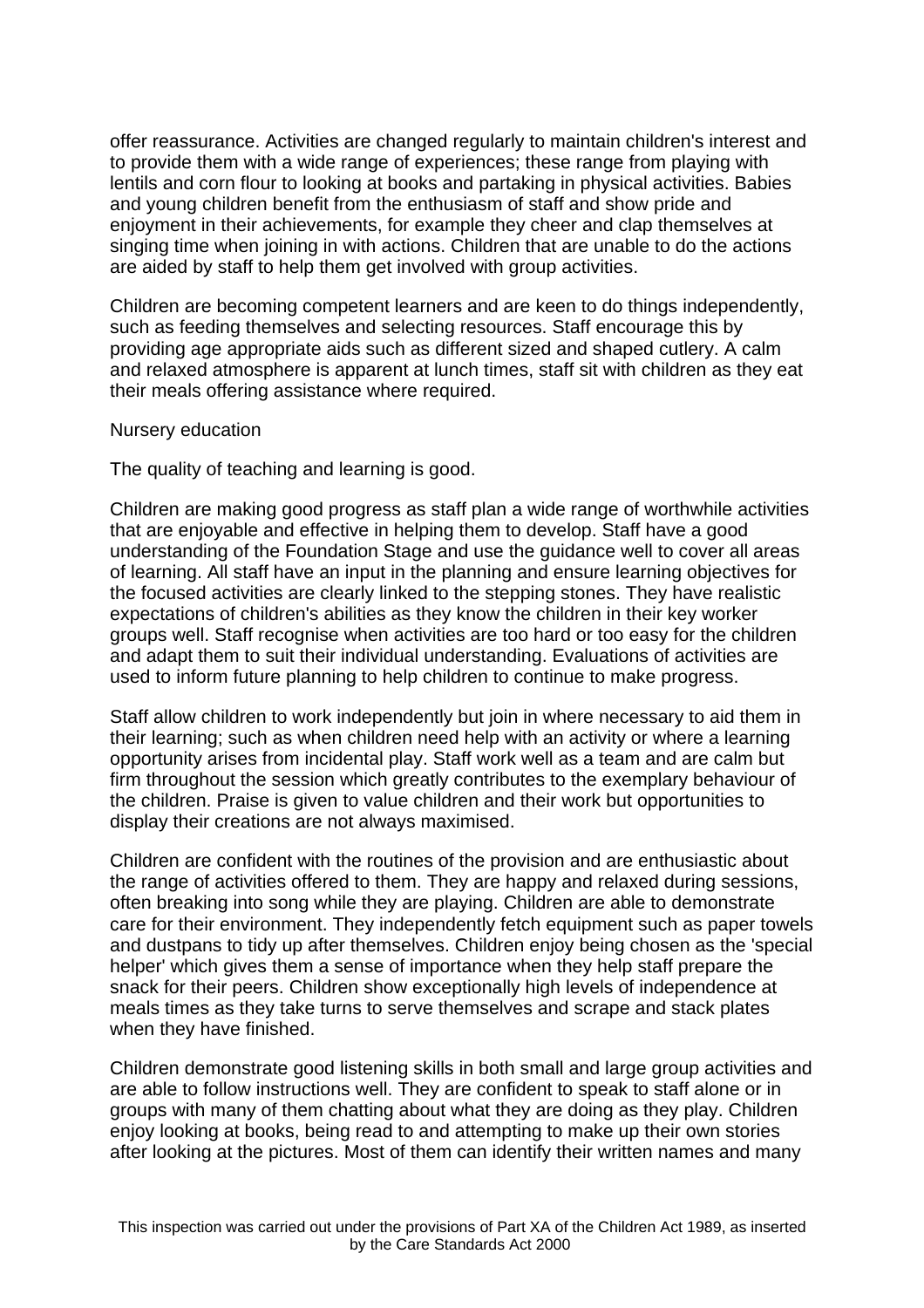are beginning to recognise letters on labels throughout the provision.

Children use mathematical and positional language well in their play. They are beginning to gain an understanding of size and shape and participate in activities and songs to practise basic calculation, such as 'five currant buns'.

Children are confident to talk about their home lives and are recognising that not all families are the same. They show an interest in artefacts from around the world and are beginning to learn about different races. Children are able to make use of the computer suite within the adjacent school to practise basic skills such as clicking and dragging. They enjoy looking at photographs and are happy to recall what they were doing, demonstrating an understanding of past events. Children are keen to use their senses and talk about smelling beautiful and touching soft and scratchy materials. They are curious and enthusiastic when trying new techniques and are keen to see the results of their efforts, for example when participating in marbling effect painting.

Children demonstrate good hand eye co-ordination and fine motor skills when using hammers and nails to make patterns with coloured shapes. They demonstrate excellent spatial awareness both indoors and outside. They are able to steer and stop ride-on toys after travelling at speed and can weave their way confidently around the garden. Children are competent at climbing and balancing on outdoor equipment.

Children are able to artistically express themselves, choosing their own colours of paint and using their hands or brushes to make pictures of their choice. They show good imaginations when role-playing, with staff enabling them to act out situations realistically by providing them with real items, for example they have water, bubbles and cloths to wash up proper utensils in the home corner.

#### **Helping children make a positive contribution**

The provision is good.

Children are learning about the wider community and other countries as images portraying people from around the world are displayed throughout the provision, some of which have been painted by the children. Equality is reflected in toys and books and all children have access to age appropriate activities. There are currently no children on roll with English as an additional language but there are effective systems in place to met their individual needs, such as discussing requirements with parents and trying to learn key words in the native language to help children to settle in.

Staff work with the area co-ordinator to meet the needs of children with special needs. They ensure that they always keep parents informed of progress or concerns raised at nursery and work in partnership with other professionals such as speech and language therapists to enable children to progress.

Children have the benefit of consistent behavioural boundaries. Throughout the provision there is calmness and respect for children which they are very responsive to. They are quick to respond to instructions from staff and receive constant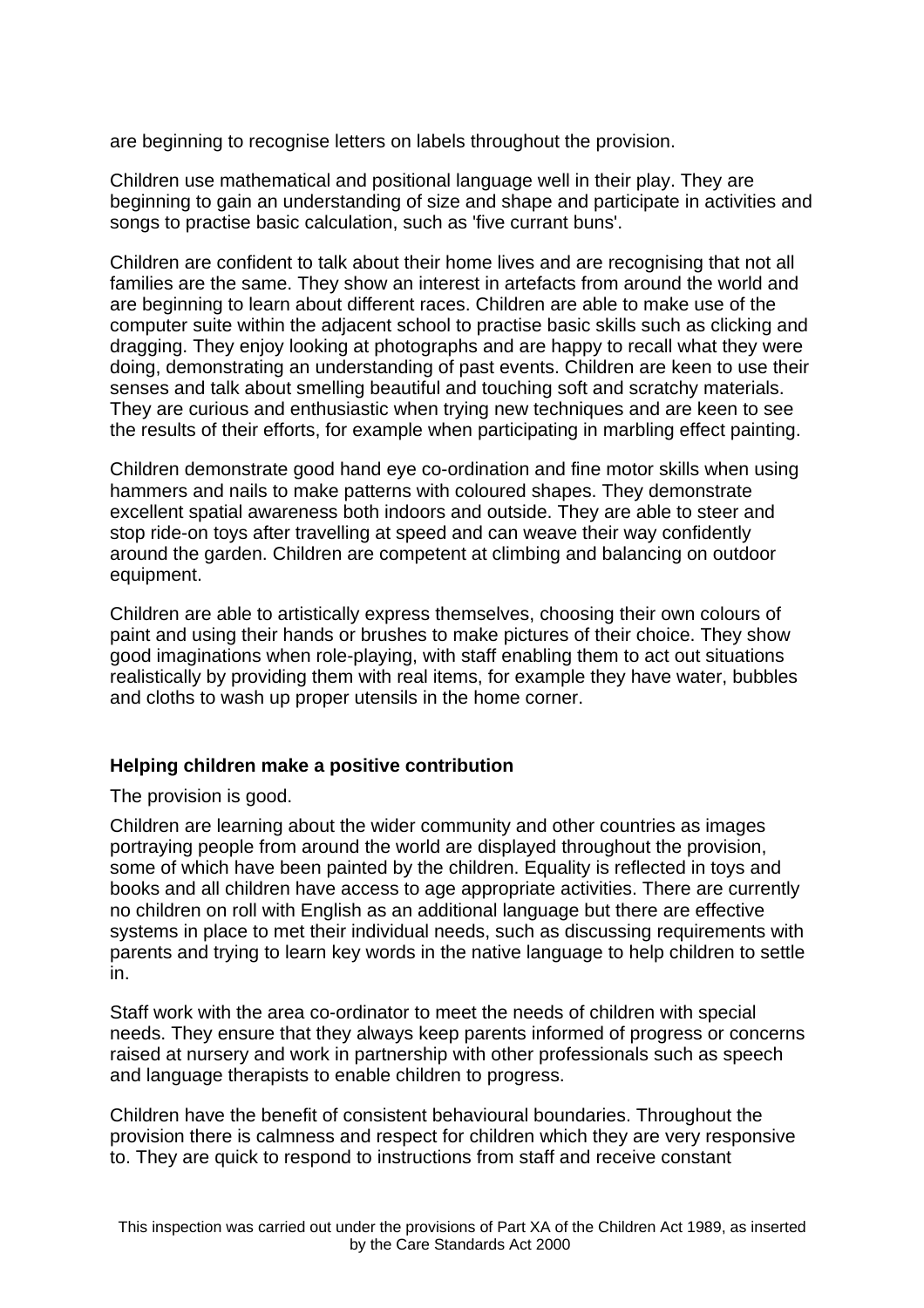encouragement which values them and their contributions to the group. Unwanted behaviour is dealt with highly effectively using time away from play situations. Once unwanted behaviour has been explained, children rejoin the group quickly and settle back into the activities. Staff receive support from a behavioural outreach worker based within the Sure Start Centre who also trains all new staff as part of their induction. This ensures further consistency across the staff team. As a result the social, moral, spiritual and cultural development of children is fostered.

The partnership with parents is good. New parents are provided with an informative booklet about the provision detailing nursery goals, the Foundation Stage and how parents can help. There are also signs up outside the door to ask parents if they have any skills or interests they want to share with the children. This enables them to have an understanding of what the provision does and how they can be involved in their children's learning. Parents receive newsletters each half term that informs them of the topics and asks them for their help to cover them. They are made aware at registration that an open door policy is in place and that they can come in and play or see their children's records at any time. Parents' evenings are carried out twice during each school year to keep them informed of their children's progress.

Parents are asked about routines that they would like staff to follow with their children to ensure consistency of care and help children develop a sense of belonging. Parents of pre-school children are also asked what activities their children like and whether they can play independently. This information is then used by staff to help plan activities for individual children. Parents are given daily written feedback on their children to keep them informed of their children's day. This includes details of sleeps, toileting, food, drinks and activities. Home books are used with the younger children enabling two-way feedback contributing to an effective partnership with parents.

#### **Organisation**

The organisation is good.

The provision meets the needs of the range of children for whom it provides as all staff hold appropriate early years qualifications and show a commitment to ongoing training. New staff are appropriately vetted, with personal references and health checks carried out to ensure their suitability to work with children. There are systems in place to ensure the ongoing suitability of staff which will be formally recorded at annual appraisals.

Good ratios are maintained throughout the provision to provide high levels of support to the children. However, the daily registration system is confusing and not always accurate.

All of the required documentation is in place. It is stored confidentially in the office and shared with parents as necessary to promote the well-being of the children.

Leadership and management is good. There is a comprehensive staff induction system in place which covers the National Standards, the Birth to three matters framework and the Foundation Stage. Staff are also informed about the Sure Start initiative so they have an understanding of the vision of the centre.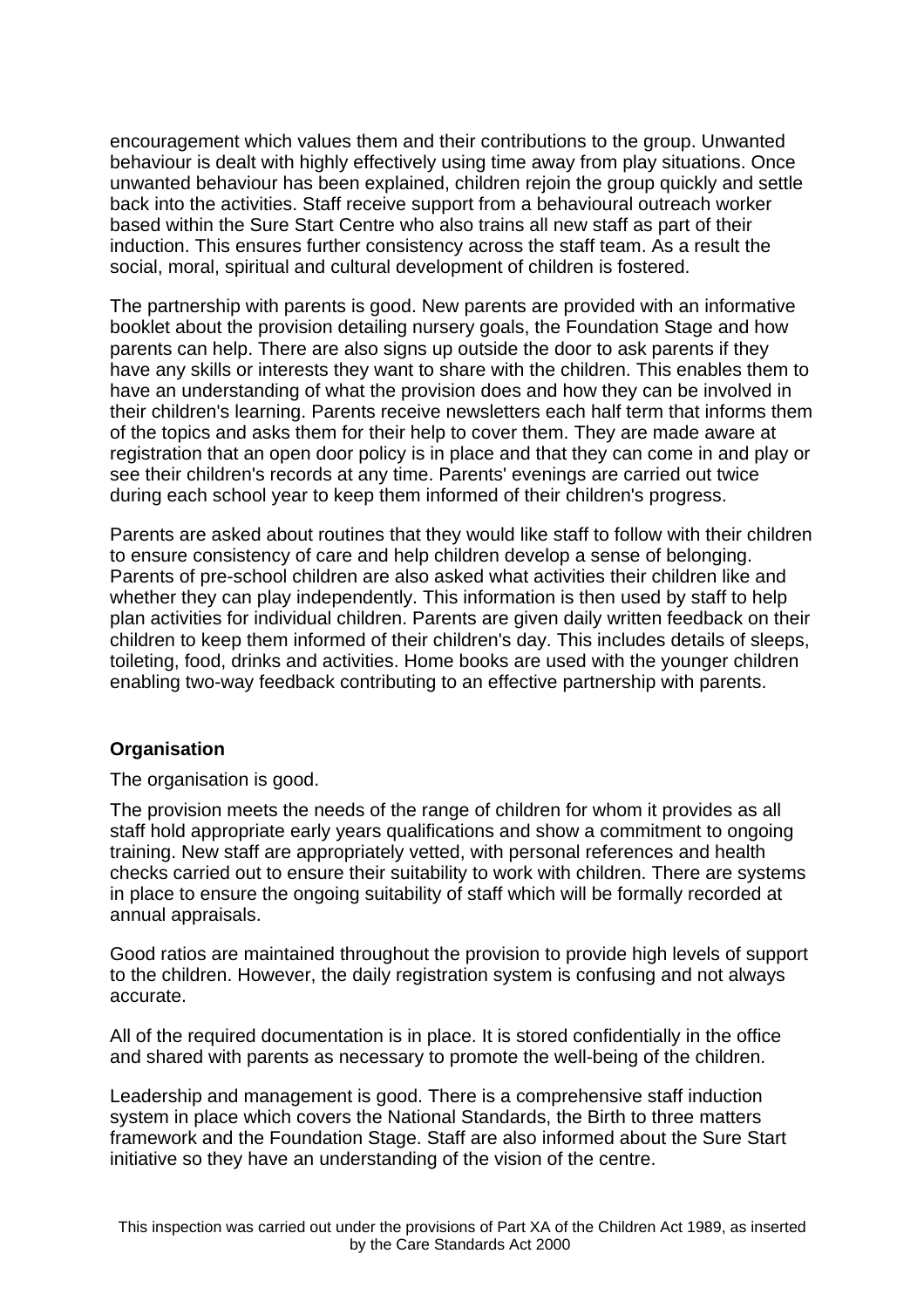All staff are aware of their roles and responsibilities within the provision and are knowledgeable about the management structure. Their personnel files hold individual job descriptions so they have a good understanding of their place within the provision which allows them to fulfil the requirements of their role and be confident of who to turn to should they need to. The decisions of higher management are influenced by the staff working with the children, this shows a commitment to working together for the best interests of the provision.

The provision is able to identify its own strengths and weaknesses. There is a board in the manager's office which shows areas that the provision wants to improve. This includes continued work to gain accreditation status to improve the outcomes for children.

Policies and procedures are used as everyday working tools and are consistently applied to promote positive outcomes. Senior staff read and sign to acknowledge changes in policies; these are then cascaded to staff to ensure they are all aware of any changes that need to be implemented to enhance the care and education programmes for the children.

#### **Improvements since the last inspection**

Not applicable.

#### **Complaints since the last inspection**

There have been no complaints made to Ofsted since registration.

The provider is required to keep a record of complaints made by parents, which they can see on request. The complaints record may contain complaints other than those made to Ofsted.

#### **THE QUALITY AND STANDARDS OF THE CARE AND NURSERY EDUCATION**

On the basis of the evidence collected on this inspection:

The quality and standards of the care are good. The registered person meets the National Standards for under 8s day care and childminding.

The quality and standards of the nursery education are good.

### **WHAT MUST BE DONE TO SECURE FUTURE IMPROVEMENT?**

#### **The quality and standards of the care**

To improve the quality and standards of care further the registered person should take account of the following recommendation(s):